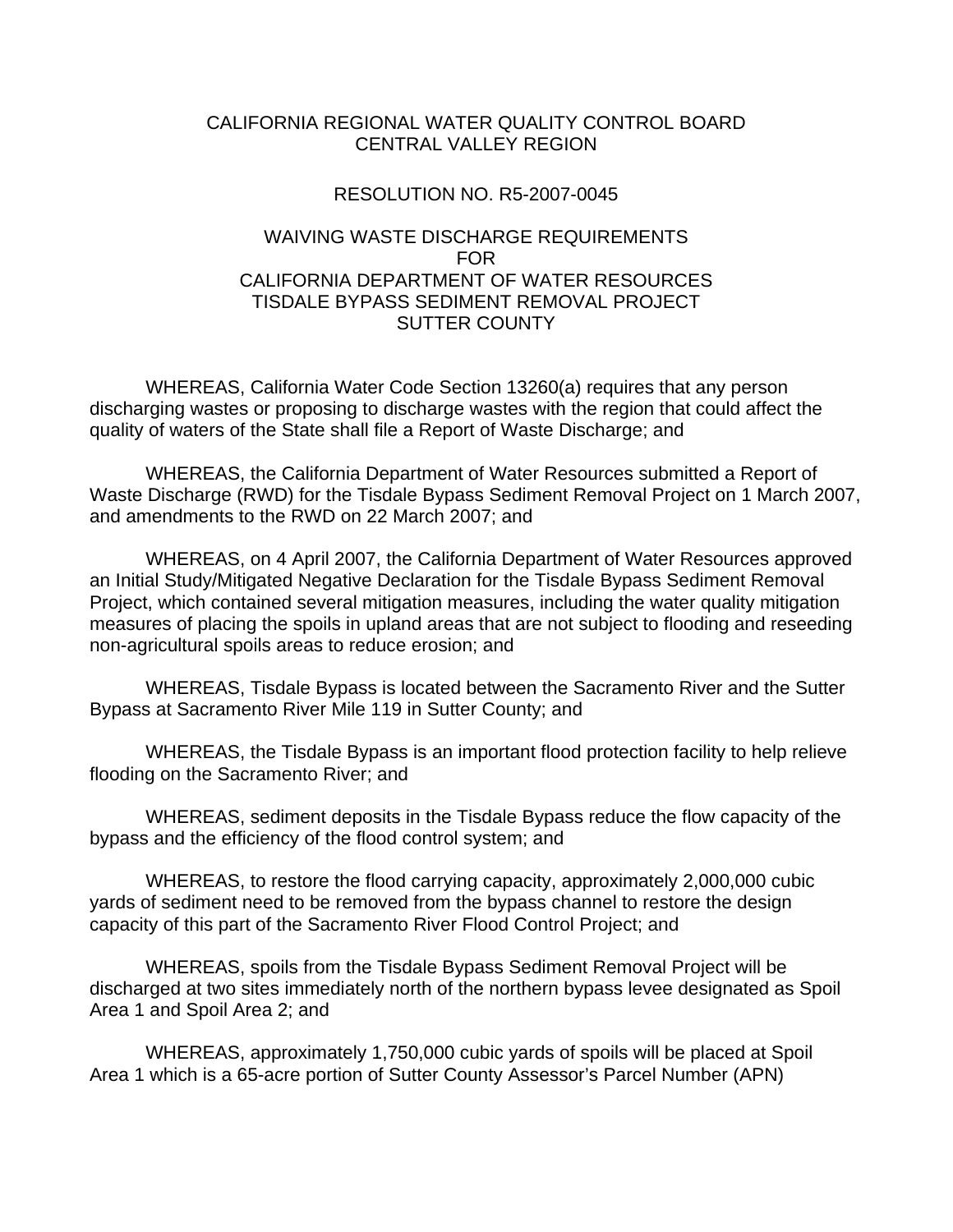21-280-007, and spoils at this location will be placed to a thickness of 20 to 25 feet as a stockpile of emergency levee repair material; and

 WHEREAS, approximately 250,000 cubic yards of spoils will be placed at Spoil Area 2 which is a portion of the Tisdale Bypass north levee, and spoils at this location will be placed at the toe of, and against, the existing levee to buttress and strengthen it; and

WHEREAS, the discharge sites are separated from the Tisdale Bypass by an earthen levee and adjacent parcels are also agricultural land; and

 WHEREAS, the Department of Water Resources has demonstrated that native soils underlying the discharge sites generally have similar or higher leachable metals contents than the sediments to be removed from Tisdale Bypass; and

 WHEREAS, the Department of Water Resources has demonstrated that the sediments to be removed from Tisdale Bypass are not contaminated with organochlorine or organophosphate pesticides; and

 WHEREAS, the Department of Water Resources proposes to conduct erosion control measures where necessary at the spoil sites including soil compaction, sloping for positive drainage, and seeding/revegetation; and

 WHEREAS, the Department of Water Resources concluded that the project would therefore have no net impact to water quality; and

 WHEREAS, the Regional Water Quality Control Board, Central Valley Region (hereafter Regional Water Board) has a statutory obligation to prescribe waste discharge requirements except where a waiver is not against the public interest; and

 WHEREAS, the Regional Water Board has determined that due to the chemical nature of the spoils, the discharge poses little or no threat to water quality if the spoils are discharged under conditions that prevent erosion and discharge to surface water; and

 WHEREAS, the Regional Water Board held a hearing on 4 May 2007 and considered all evidence concerning this matter:

 RESOLVED, that the California Regional Water Quality Control Board, Central Valley Region, waives waste discharge requirements for the California Department Water Resources Tisdale Bypass Sediment Removal Project, subject to the following conditions:

1. The discharge of sediments shall not create a condition of pollution or nuisance as defined in Section 13050, California Water Code; and